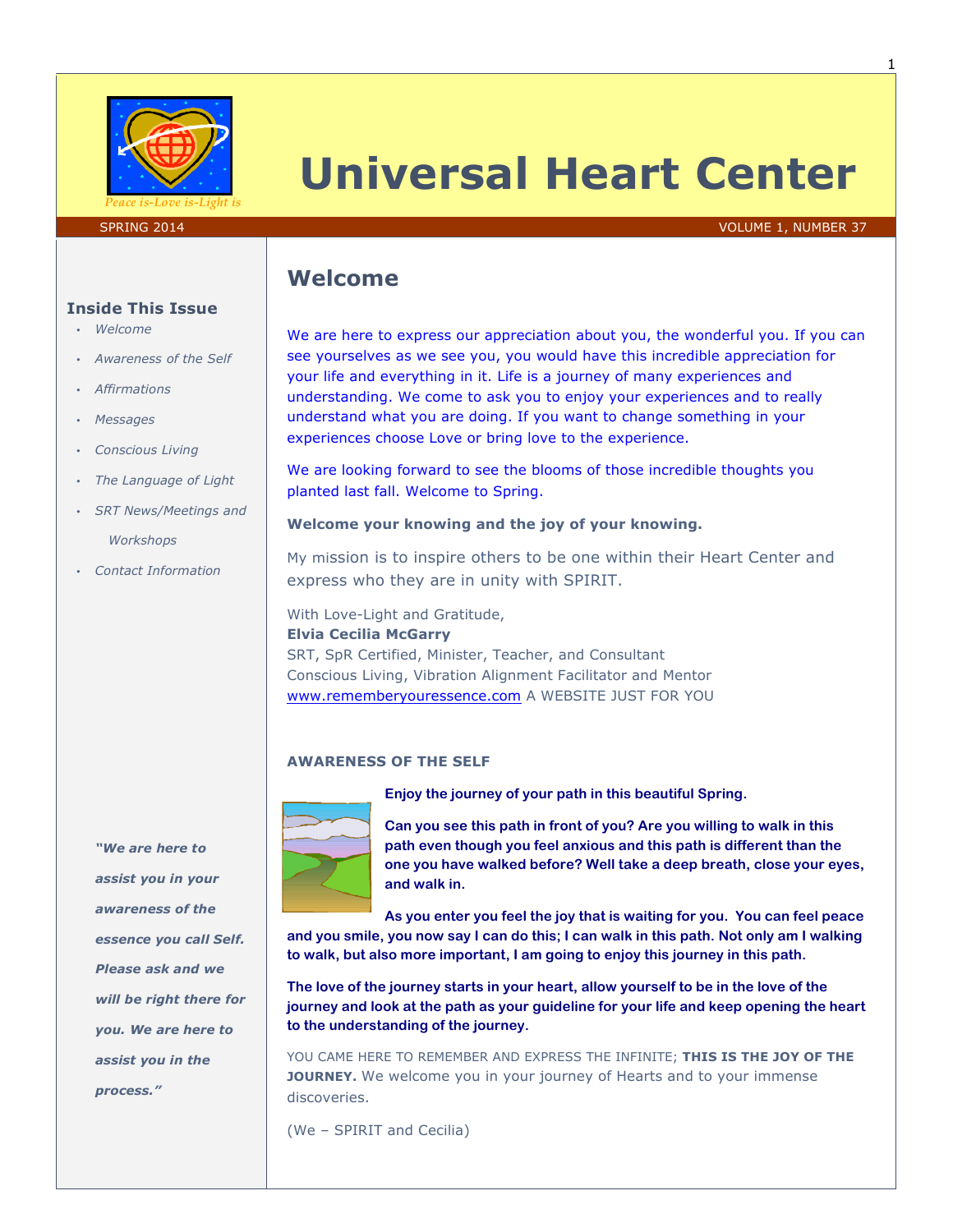#### **Affirmations**

**Know that every word you say is full of power. You are a creator. On that note, please consider these statements below and if they touch your heart, make them yours.**

- Ø **I LOVE my creation.**
- Ø **I LOVE my new friends.**
- Ø **I LOVE this moment.**
- Ø **I LOVE my abundance.**
- Ø **I LOVE Spring.**
- Ø **I LOVE my creative thoughts.**
- Ø **I LOVE relaxing.**
- Ø **I LOVE my job.**
- Ø **I LOVE my wealth.**

Let us talk heart to heart, always knowing who we are and remembering that we have different points of view. Let us recognize that we live in the same planet and that we are ONE RACE-THE HUMAN RACE, experiencing life IN THIS UNIVERSE.

## ○  **DANCE**

Are you aware that with each dance you do, the music changes and your moves become more intricate, that you move in accordance to the understanding of the rhythm, and the understanding of who you are in this dance. This is how you express your dance. Be in the joy of your dance and welcome the clarity and understanding of your music.

Remember that each of us dance to our own beat. For some there is the beat of the heart, for others the beat is of the mind. At the end of the dance we recognize that it does not matter the reason of our movement. The only thing that matters is that we danced and will continue to improve our dance.

Allow yourself to understand the beauty of each movement and the joy that each dance brings to your heart. Invite others to move with you, to support each other in their choice of music. Respect the movements, but more important, LOVE your movements and LOVE the dance!

THERE IS MUSIC IN THE UNIVERSE connect to it.

REMEMBER YOUR ESSENCE AND REMEMBER TO DANCE TO THE MUSIC OF YOUR CHOICE!

## **LANGUAGE OF LIGHT**

-----

**The way I see things is in vibration. The vibration is translated to my brain into words, and shapes. SPIRIT has named this process the Language of Light**



**This name of the drawing is CREATION; every word has its own vibration, and every vibration its own form.**

2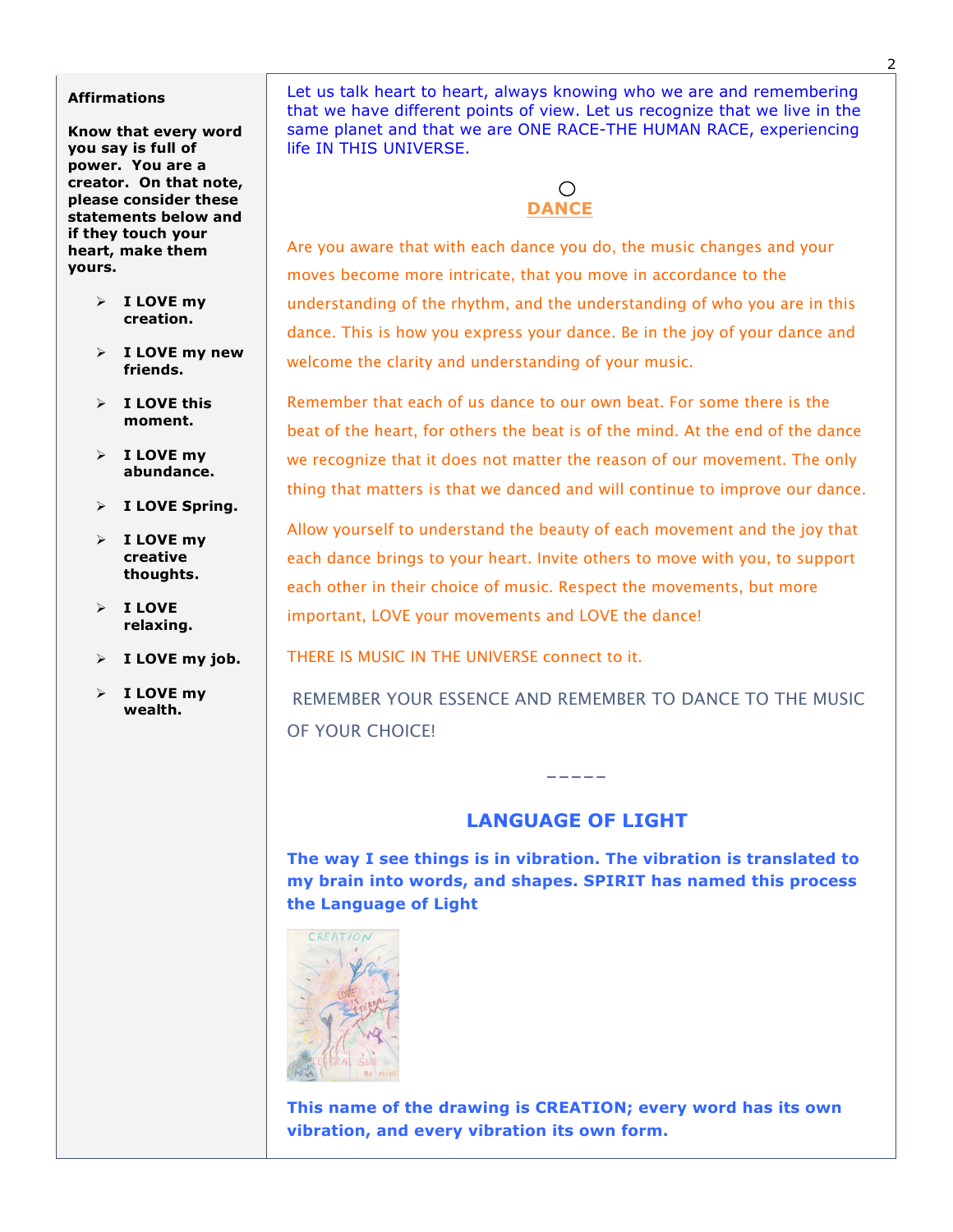## **Conscious Heart Awareness**.

*"Know that every word you say is full of power. You are a creator."*

*"Open the door to your heart center and allow yourself to fly and be free.*



**HOLD YOURSELF IN THE PALM OF YOUR HAND AND SEND YOURSELF LOVE.** 

The joy of the journey in conscious mind awareness is immense; it all starts within you and the recognition where you are today.



Your transformation is showing the Universe how far you have come in the importance of the understanding of the present moment. Your heart is in the stage of expressing your inner truth. The power within you expands your clarity and you walk your talk and peace becomes part of your experience.

What is waiting for you? Your treasures are waiting for you. Only you can claim that, it belongs to you, it is waiting for the owner. Do you know where you left your treasures? Ask yourself that important question – where are my treasures? How long am I going to keep them hiding, even from me? This conversation has a great power. Your consciousness is ready to give you those treasures and they are yours for the asking. Keep your conversations simple but deep; always go for the TRUTH of each moment.

Truth sets you free, Truth liberates us from beliefs that have kept us in darkness, let the Truth shine the Light brighter in your life. Be open, listen, and allow guidance to be part of your daily experience, always asking for Truth. The Lord Jesus said, "ask and it shall be given to you". Please ask, the more you ask the more you clarify your life.

The moment is at hand, today, this moment is the most powerful moment for deep conversations. Now is the moment for freedom, now is your moment of liberation – connect with your Conscious Heart Awareness.

## **IN TRUTH – LOVE - FREEDOM**

Conscious Heart Awareness is a process of loving yourself so deep that you speak your truth at all times. REMEMBER, YOU ARE A PERFECT BEING having A PHYSICAL EXPERIENCE.

With love, Cecilia



## **Be a mentor of Hearts.**

Listed here are some of the books that have touched the Heart of many. If you have a suggestion for books please e-mail me and I will post it in the next newsletter.

- 1. The book that is in your heart Author YOU
- 2. The Emotional Brain by Joseph LeDoux
- 3. Half Time by Bob Buford
- 4. The book of knowledge: THE KEYS OF ENOCH